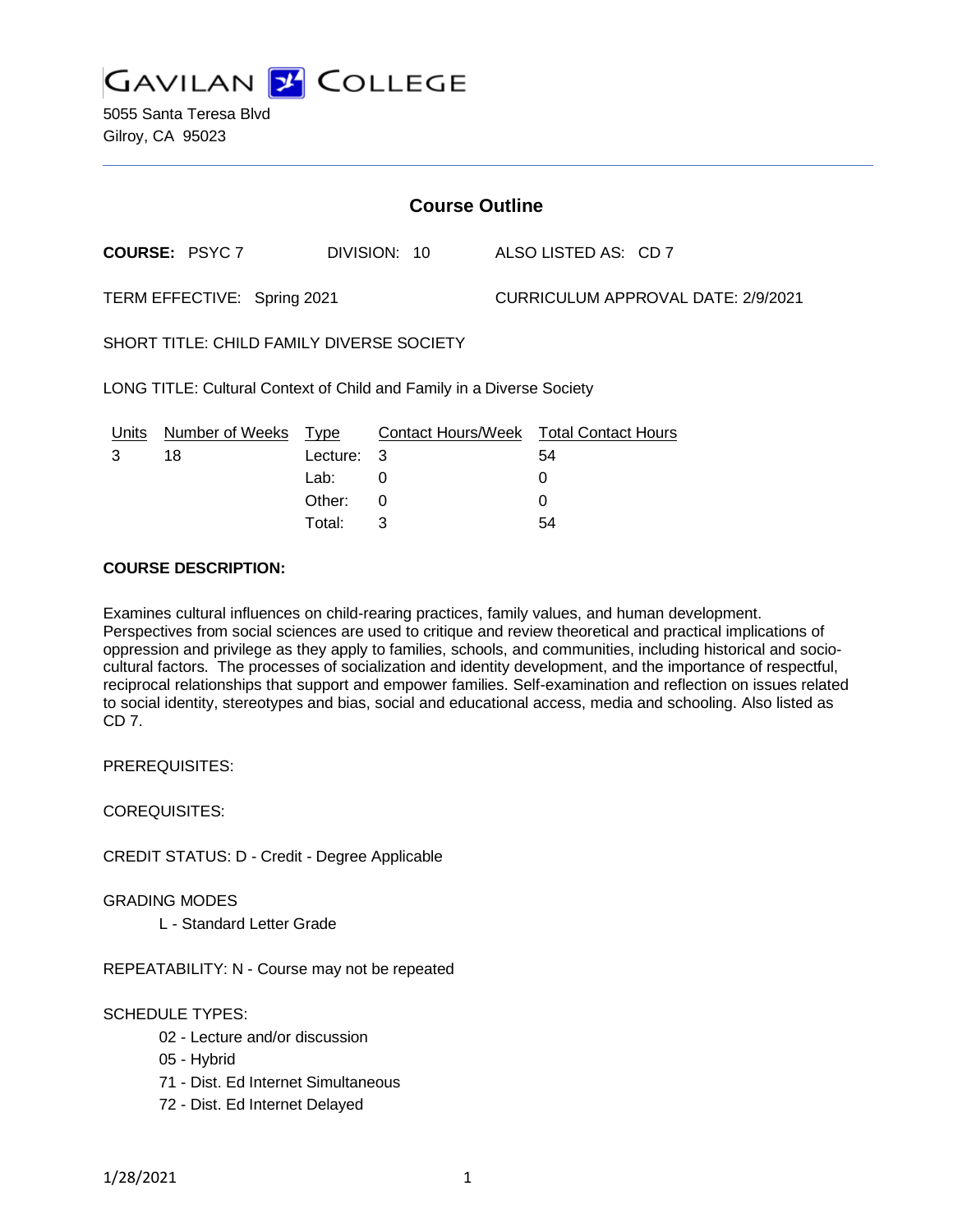### **STUDENT LEARNING OUTCOMES:**

By the end of this course, a student should:

1. Analyze and explain aspects of children's experience as members of families targeted by social bias considering the significant role of education in reinforcing or contradicting such experiences.

2. Critique theories and review the multiple impacts of educational, political, and socioeconomic factors directly impact the lives of children and families, especially on young children's experience and social identity.

3. Compare and contrast the components of linguistically and culturally relevant, inclusive, age-appropriate, anti-bias approaches in promoting optimum learning and development.

4. Evaluate the impact of personal experiences on teaching approaches and interactions with children.

### **CONTENT, STUDENT PERFORMANCE OBJECTIVES, OUT-OF-CLASS ASSIGNMENTS**

Curriculum Approval Date: 2/9/2021

3 Hours

Student Performance Objective: Compare the historical and current perspectives involving diversity and inclusion and their impacts on

children's identity development and learning. Analyze theories of socialization that address the interrelationship of child, family, and community.

Lecture /Discussion: Part I: "Cultural Diversity in Child Development"

"Theory and Caregiving Practices." Introduction to the cross-cultural perspective; the role of culture in children's lives.

#### 3 Hours

Student Performance Objective: Analyze one's own values, goals and sense of self as related to family history and life experiences,

assessing how this impacts relationships with children and families. Analyze and explain aspects of children's experience as members of families targeted by social bias considering the significant role of education in reinforcing or contradicting such experiences

Lecture/Discussion: The necessity for cross-cultural education in early childhood classrooms. Interpreting the meaning of

behavior; learning to communicate across cultures. The influence of teachers', parents' and caregivers' attitudes on learning. Culturally-responsive child care.

3 Hours

Student Performance Objective: Differentiate various racial/ ethnic/cultural differences and similarities and propose strategies to challenge prevailing misconceptions.

Lecture/Discussion: Beginning with Myself: racial/ethnic awareness for teachers and caregivers. Awareness of

ethnocentricity, stereotypes, prejudice, pluralism, racism, ageism, handicapism, sexism and systemic and internalized privilege and oppression as they relate to children, families and early childhood

settings. Difference awareness in young children. Learning to recognize and discourage stereotyping. 3 Hours

Student Performance Objective: Evaluate inclusive

classroom environments, materials and approaches for developmental, cultural, and linguistic appropriateness. Disabilities, comparing cultural practices and awareness activities.

Lecture/Discussion:

Inclusive classroom environments, materials and practices of inclusive curriculum.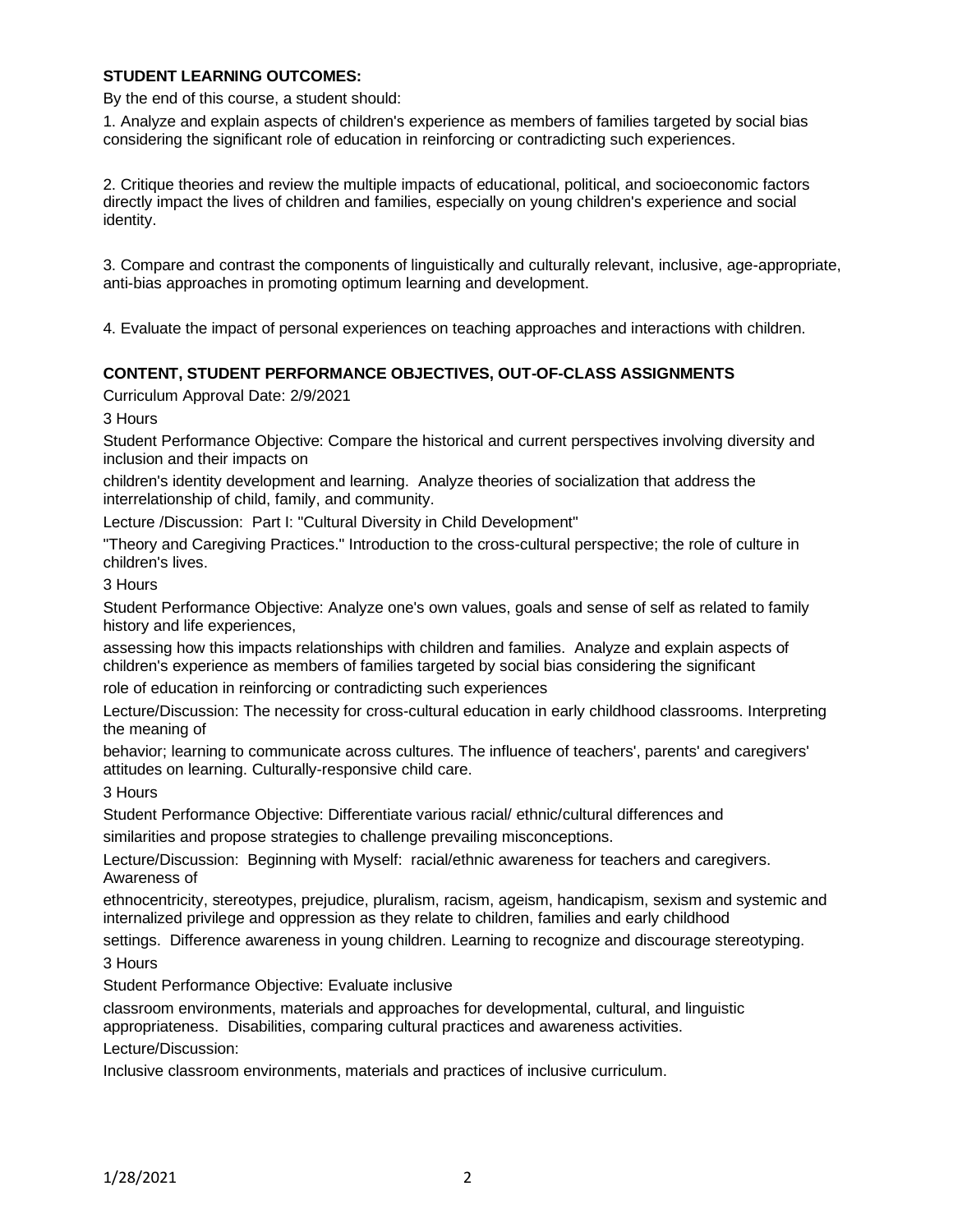3 hours

Student Performance Objective: Critique theories and review the multiple

impacts of educational, political, and socioeconomic factors directly impact the lives of children and families, especially on young children's social identity

Lecture/Discussion: How do children learn about gender identity, class identity? Sources of cultural knowledge. Agents of socialization.

3 Hours

Student Performance Objective: Evaluate the impact of personal experiences and social identity on teaching effectiveness.

Lecture/Discussion:

Culturally-limited theories of child development. The effect of intelligence testing and other culturally biased school practices on self-esteem and learning.

In-class essay following excerpt from "Growing Up" "Hispanic in America".

3 Hours

Student Performance Objective: Evaluate the impact of personal experiences and social identity resulting from cultural

competencies.

Lecture/Discussion: Developing social competencies in different cultures: toilet training, dressing, and eating.

3 Hours

Student Performance Objective: Compare and contrast the components of linguistically and culturally relevant, inclusive, age-appropriate, anti-bias approaches in promoting optimum learning and

development

Lecture/Discussion: Cross-cultural views of developmental milestones. Attachment and separation; play and exploration.

3 Hours

Student Performance

Objective: Recognize cultural and ethnic contributions within our national culture.

Lecture/Discussion: Part II: Cultural and Ethnic diversity within a

pluralistic society". Recognition of one's

cultural and ethnic contributions to the national culture. Historical examples.

3 Hours

Student Performance Objective: Recognize the effect of immigration on cultural

Lecture/Discussion: Growing up in a land of immigrants. Historical overview of immigration and migration patterns.

3 Hours

Student Performance Objective: Recognize that student variability; exist in many ways including cultural, ethnic, intellectual, linguistic, racial, social, and special

needs.

Lecture/Discussion: Exploring the contributions of "minority" ethnic groups to the "majority" culture. Contribution Collage Project.

3 Hours

Student Performance Objective: Analyze various aspects of children's experience a members of families targeted by social bias.

Lecture/Discussion: A comparison of family practices (guidance, kinship, marriage patterns, intergenerational relationships). Student presentations on family practices.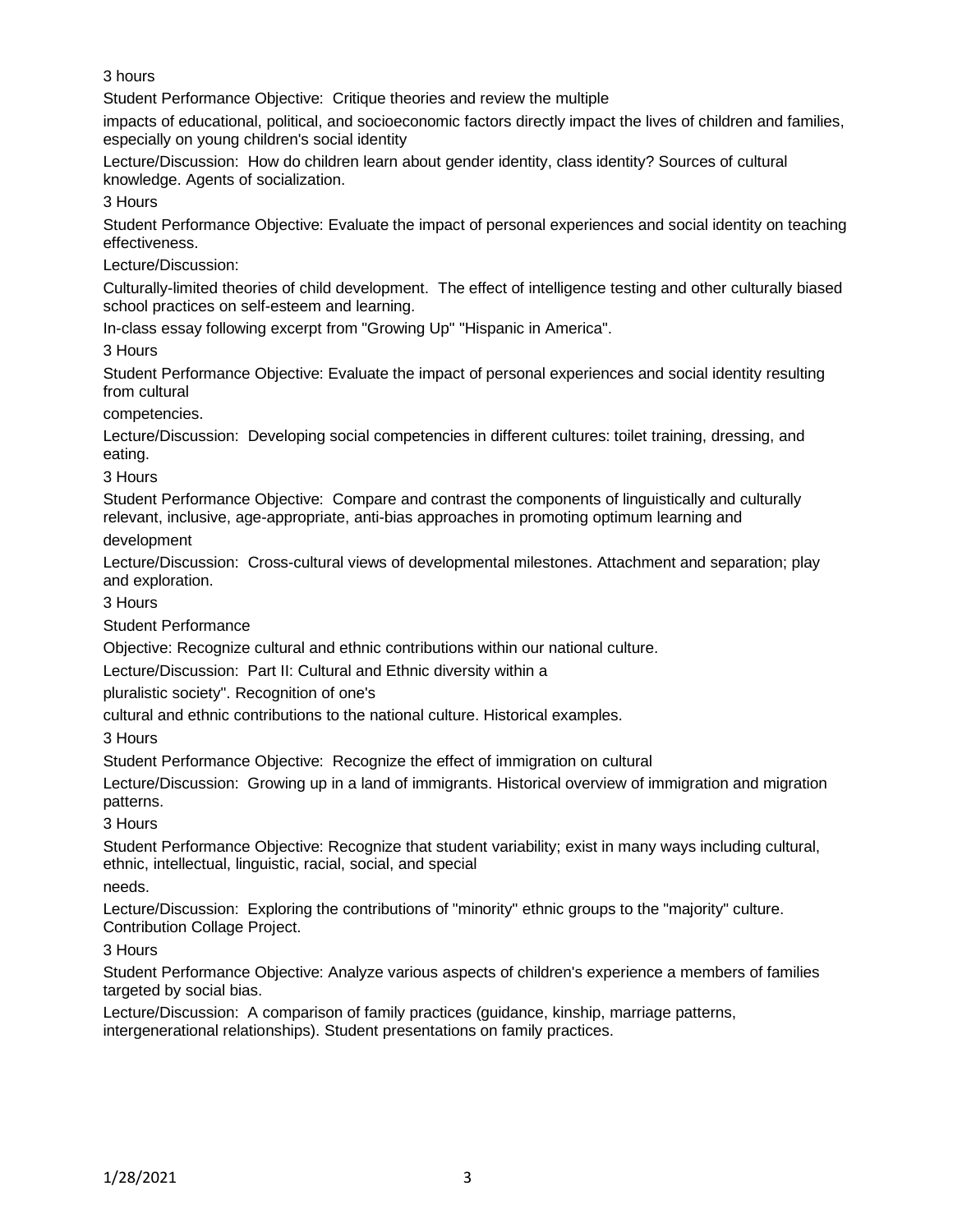3 Hours

Student Performance

Objective: Illustrate the influences of cultural practices on curriculum.

Lecture/Discussion: Religion: its influences on cultural practices and the majority culture. Holiday activities in the

Anti-bias curriculum. Student presentations on religious/cultural practices.

3 Hours

Student Performance Objective: Demonstrate strategies for helping children negotiate

and resolve conflicts with a focus on using anti-bias approaches in the classroom.

Lecture/Discussion: Racial identity/labeling between and among ethnic groups. The history of intolerance in America.

Film and response.

3 Hours

Student Performance Objective: Practice anti-bias strategies in the classroom.

Lecture/Discussion:

Implementing anti-bias curriculum in ECE classroom including helping children negotiate and resolve conflicts. Student presentations on implementing anti-bias curriculum.

4 Hours

Student Performance Objective: Investigate and develop strategies to create partnerships with families on issues of bias, and injustice through building mutual, collaborative

relationships. Review.

Lecture/Discussion: Developing partnerships with diverse families that build collaborative relationships.

3 Hours

Student Performance Objective: Illustrate the significance of school practices in developing collaborative relationships with families.

Lecture/Discussion: Becoming a change agent:

modifying existing caregiving and school practices to minimize moral, ethical, cognitive and affective conflict in a multicultural society. Importance of building mutual, collaborative relationships

with families on issues of bias and injustice.

2 Hours

Final Exam

# **METHODS OF INSTRUCTION:**

Lecture - Discussion Films - Discussion Objective and Subjective Exams. Family Research Project with oral presentation. Child and Culture Book Report

# **OUT OF CLASS ASSIGNMENTS**

Required Outside Hours: 108

Assignment Description:

Reading, research, interviews and creating program designs.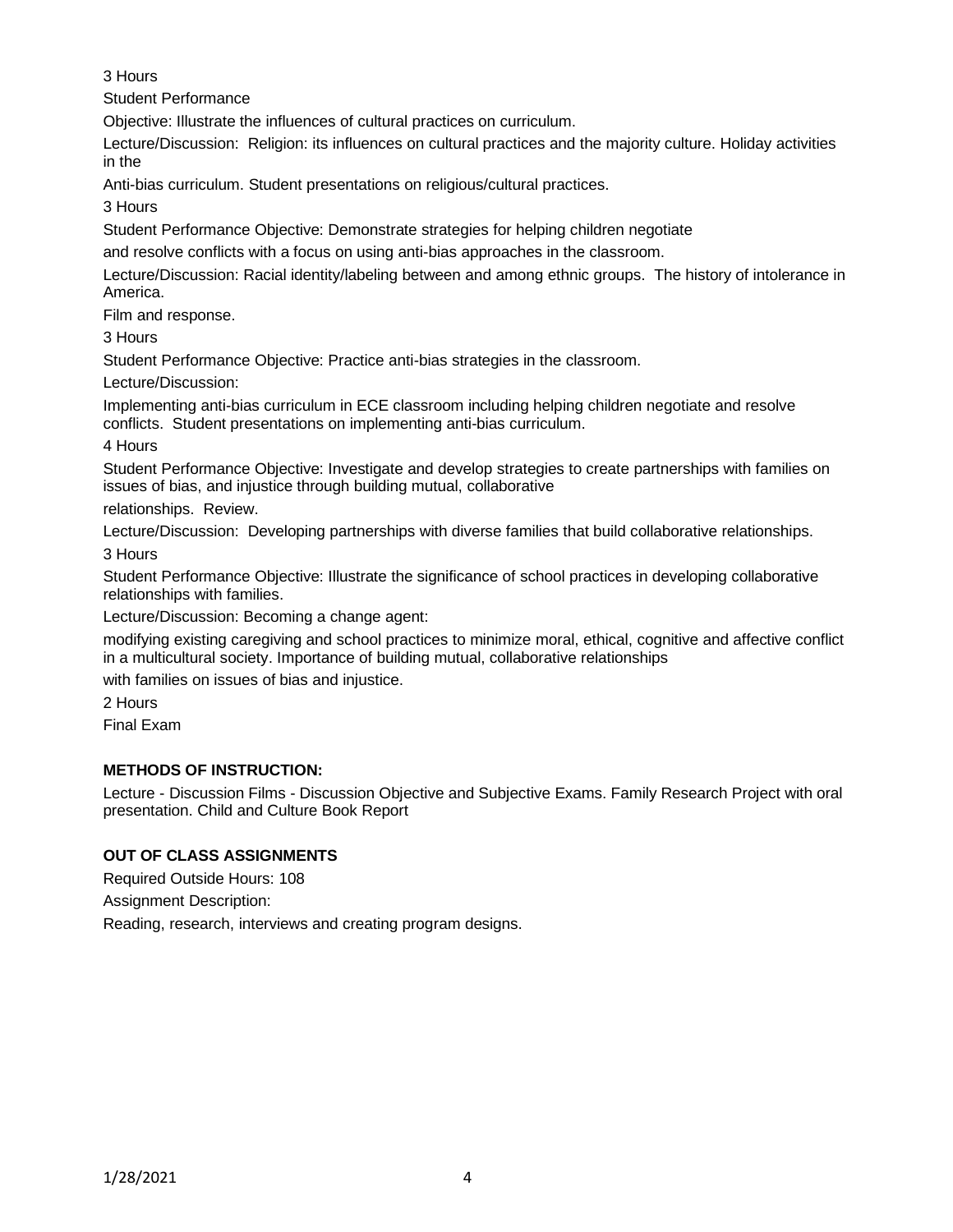# **METHODS OF EVALUATION:**

Writing assignments Percent of total grade: 35.00 % 35% Written homework; Essay exams; Term or other papers Problem-solving assignments Percent of total grade: 25.00 % 15% - 25% Homework problems; Exams Case studies Skill demonstrations Percent of total grade: 25.00 % 20% - 25% Class Performance Design of a Developmentally Appropriate and equitable practice Performance exams Objective examinations Percent of total grade: 15.00 % 15% - 25% Multiple choice; True/false Matching items

# **REPRESENTATIVE TEXTBOOKS:**

Janet Gonzalez-Mena. Teaching Children in a Diverse Society. Or other appropriate college level text.. McGraw Hill,2018. Latest edition Reading Level of Text, Grade: 14 Verified by: Online Recommended Other Texts and Materials Anti-Bias Education for Young Children and Ourselves, Derman Sparks, 2018 NAEYC Publications